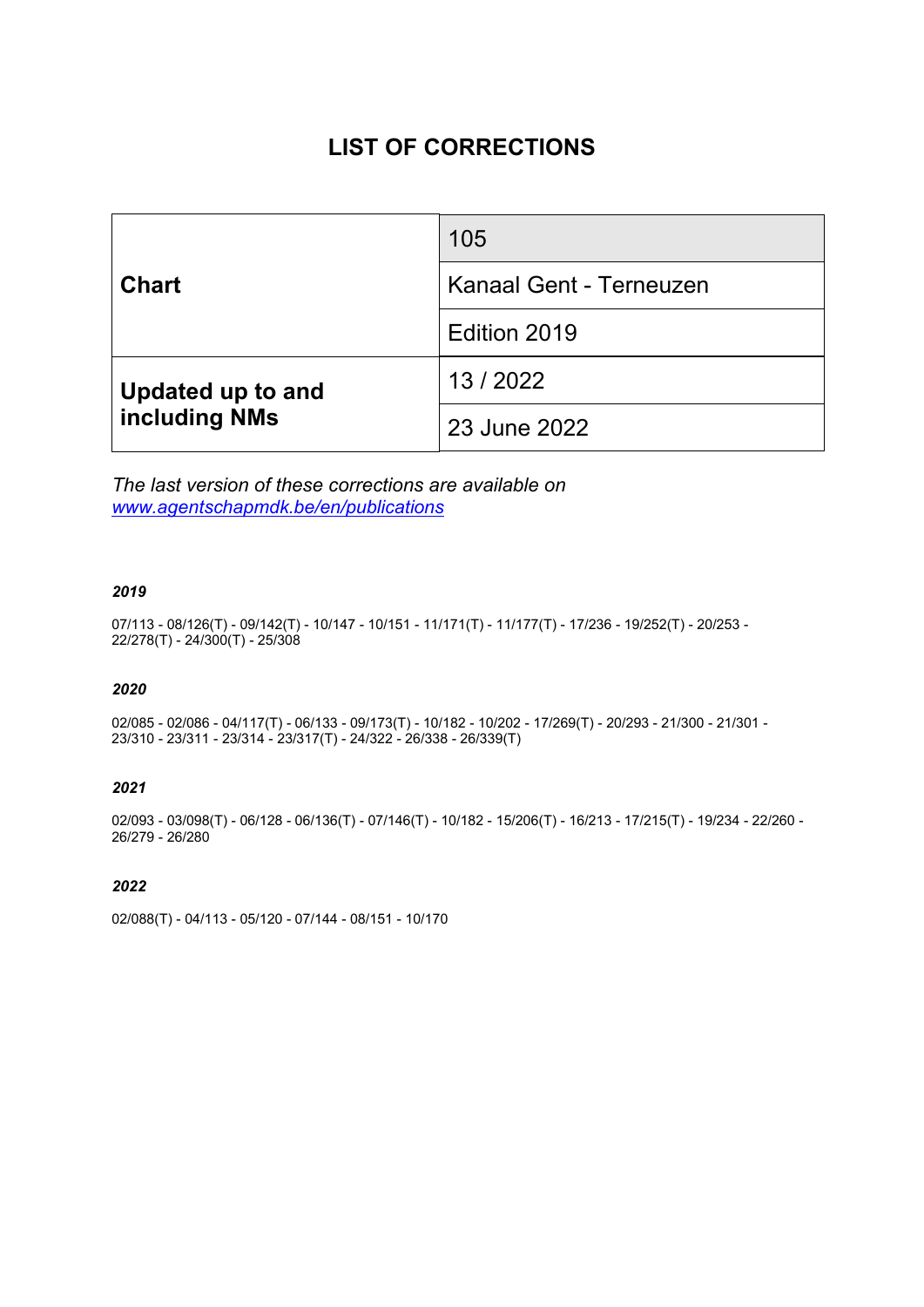# **2019-07/113 KANAAL GENT-TERNEUZEN - GHENT SEA PORT - DREDGING BELGIAN PART CANCELLED**

NtM 2018-23/263(T) is cancelled.

# **2019-08/126(T) KANAAL GENT-TERNEUZEN - ZELZATE - WORKS ARCELOR MITTAL**

Hydraulic engineering work is being carried out for the construction of the All Weather Terminal at quays 5435- 5450-5465-5480.

The works will last until 31 December 2019.

There is a general mooring prohibition in the working area for all shipping with the exception of shipping intended for or engaged in this work.

Shipping must avoid waves from 100 m before and up to 100 m after the working area.

The start of the working area is indicated with the following signs:

- A9 Prohibited to cause annoying water movement

- B8 Mandatory to pay particular attention

- C5 (95m) (direction Z-N) the waterway is at a certain distance (95m) from the shore.

The end of the working area is indicated with the following signs:

- E11 End of a prohibition or order applies to one direction.

#### **2019-09/142(T) KANAAL GENT-TERNEUZEN - MOERVAART - WORKS**

Due to works along the southern bank of the Moervaart between the bridge of the R4 and the corner of the canal Gent-Terneuzen, the vessels sailing in and out the Moervaart, have to pass with caution and to remain at a distance of 15 m of the existing wall.

The works will probably last until the end of September 2019.

### **2019-10/147 GENERAL NOTICES - NEW PUBLICATION - CHART 105**

New edition of 2019 of the:

Belgian chart 105 Kanaal van Gent naar Terneuzen

Chart 105 - edition 2019 is available from now in the Webshop for the amount of 25 euro. For more information about the purchade of this chart, consult www.vlaamsehydrografie.be > Publications > Webshop.

#### **2019-10/151 KANAAL GENT-TERNEUZEN - ZELZATE - WORKS QUAYS 5345-5405 ENDED**

NtM 2018-21/243(T) is cancelled.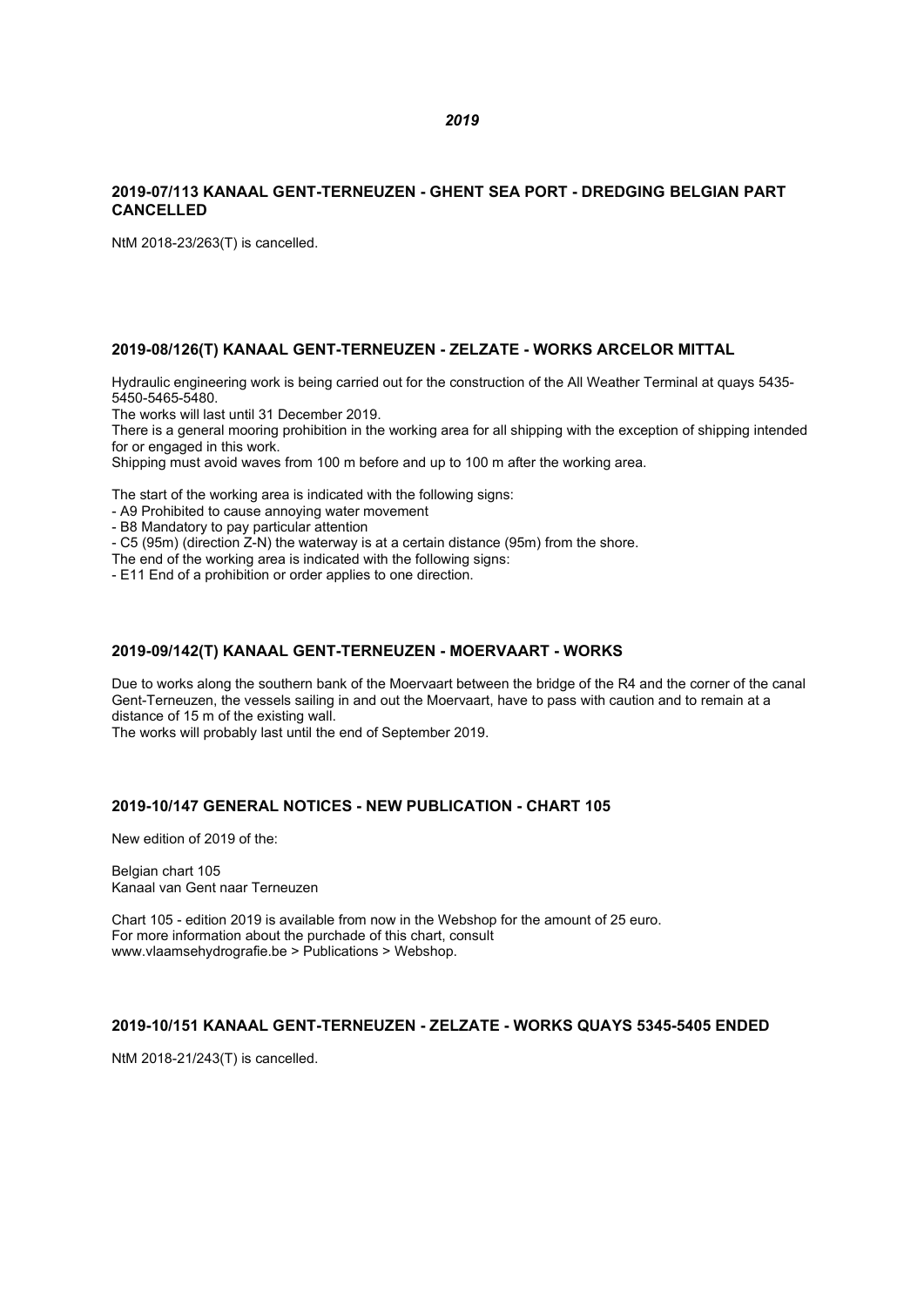#### **2019-11/171(T) KANAAL GENT-TERNEUZEN - BELGIAN PART - DREDGING OPERATIONS**

Dredging operations are performed on the Belgian part of Canal Ghent-Terneuzen. The works are taking place at the edges of the main channel.

The works are carried out from the pontoon "DN40" which remains in position by means of spud poles. The pontoon can be moved within 15 minutes if it is necessary for shipping.

The works will last until the end of August 2019, from Monday 7 a.m. until Saturday 7 a.m. During the weekend and on holidays, there are no works.

Further information is available at Uitkijk Zelzate +32 9 358 5160 and/or Havendienst Gent +32 9 251 5639.

# **2019-11/177(T) KANAAL GENT-TERNEUZEN - TERNEUZEN - MIDDENSLUIS - WORKS IN PROGRESS**

There are works in progress near Middensluis, Terneuzen. A temporary access channel has been created, the Rooiboskanaal, for the accessibility of the Middensluis. This channel is only for barges.

Chart an area "works in progress" in positions:<br>- 51°20,03'N 003°49,00'E

- 51°20,03'N 003°49,00'E
- 51°20,05'N 003°49,11'E
- 51°19,98'N 003°49,16'E  $-51^{\circ}$ 19,96'N
- 
- 51°19,96'N 003°49,25'E
- 51°19,85'N<br>- 51°19,81'N 003°49,09'E

# **2019-17/236 KANAAL GENT-TERNEUZEN - TERNEUZEN - WEST BUITENHAVEN - LIGHTS - CORRECTION OF CHARTS AND LIST OF LIGHTS**

Insert lights F.Y with range 1 NM, on the following locations:

|  | (Int. no. B0249.5 - nat. no. 0685.1)                                                                                                                                                                                                                                                                                                                                  |
|--|-----------------------------------------------------------------------------------------------------------------------------------------------------------------------------------------------------------------------------------------------------------------------------------------------------------------------------------------------------------------------|
|  | (Int. no. B0249.8 - nat. no. 0685.2)                                                                                                                                                                                                                                                                                                                                  |
|  | (Int. no. B0250.3 - nat. no. 0685.3)                                                                                                                                                                                                                                                                                                                                  |
|  | (Int. no. B0250.7 - nat. no. 0685.4)                                                                                                                                                                                                                                                                                                                                  |
|  | (Int. no. B0250.9 - nat. no. 0685.5)                                                                                                                                                                                                                                                                                                                                  |
|  | in position $51^{\circ}20.24^{\prime}N$ 003 $^{\circ}48.49^{\prime}E$<br>in position $51^{\circ}20.17^{\prime}N$ 003 $^{\circ}48.55^{\prime}E$<br>in position $51^{\circ}20.09^{\prime}N$ 003 $^{\circ}48.61^{\prime}E$<br>Mooring pile 13 in position $51^{\circ}20,06^{\prime}N$ 003°48,66'E<br>Mooring pile 23 in position $51^{\circ}19,94^{\prime}N$ 003°48,76'E |

# **2019-19/252(T) KANAAL GENT-TERNEUZEN - TERNEUZEN - ROOIBOSKANAAL - CHANGE OF BUOYAGE**

Insert: Green spar buoy "RB 1", Iso.G.2s, in position 51°19,98'N 003°49,07'E

Move: East cardinal buoy "NST 2-O",  $Q(3)10s$ ,

East cardinal buoy "NST 1-O", Q(3)10s, to position  $51^{\circ}19,64'N$  003°49,35'E<br>East cardinal buoy "NST 2-O", Q(3)10s, to position  $51^{\circ}19.57'N$  003°49.37'E

# **2019-20/253 KANAAL GENT-TERNEUZEN - BELGIAN PART - DREDGING OPERATIONS CANCELLED**

NtM 2019-11/171(T) is cancelled.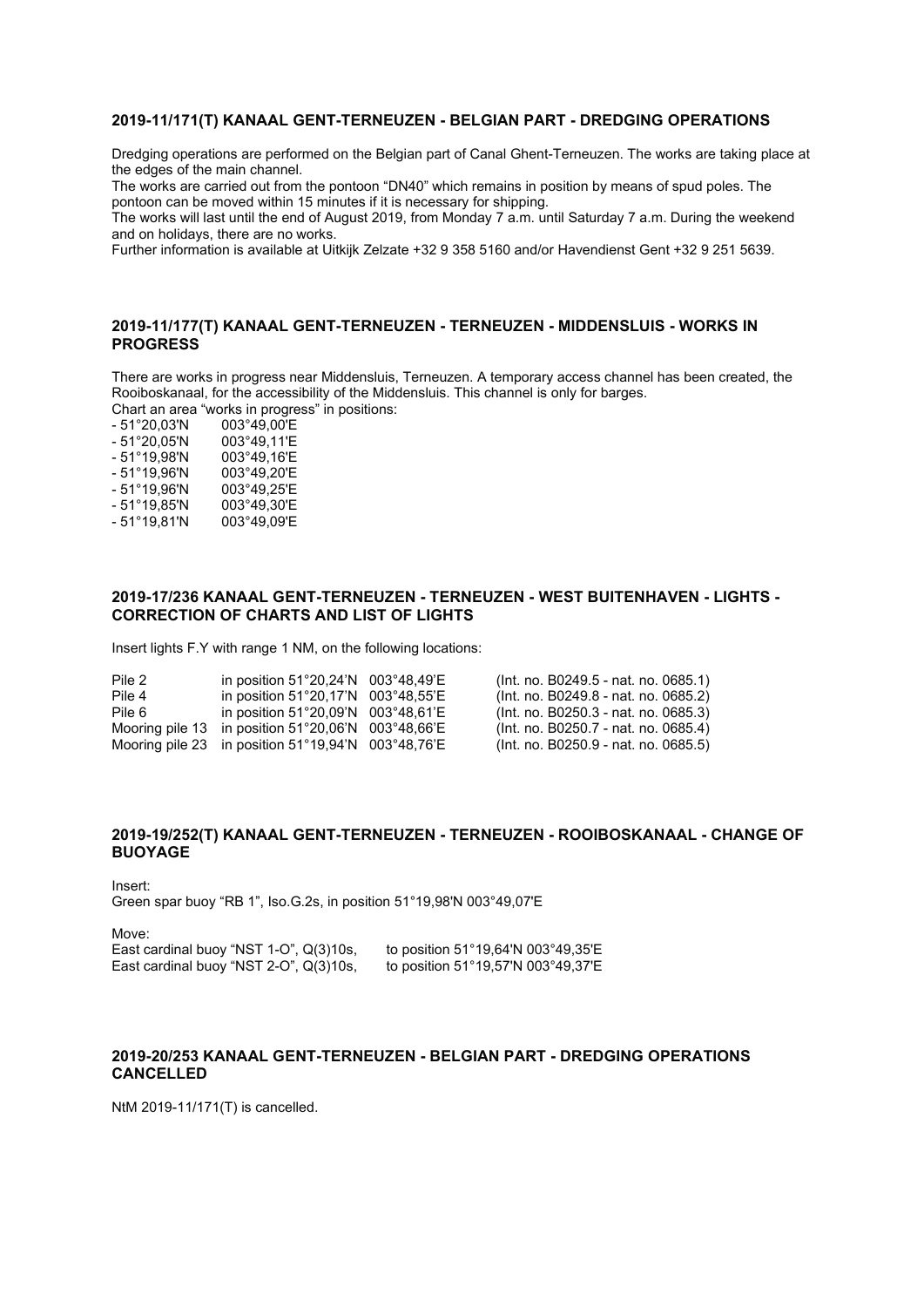### **2019-22/278(T) WESTERSCHELDE - TERNEUZEN - WORKS CONSTRUCTION "NIEUWE SLUIS TERNEUZEN"**

Due to the construction of the new lock "Nieuwe Sluis Terneuzen" multiple works are in progress until 2022.

#### **2019-24/300(T) KANAAL GENT-TERNEUZEN - TERNEUZEN - NIEUWE SLUIS - WORKS IN PROGRESS EXTENDED**

NtM 2019-11/177(T) is cancelled.

The works in progress near "Middensluis Terneuzen" are extended. A temporary access channel has been created, the Rooiboskanaal, for the accessibility of the Middensluis. This channel is only for barges. Chart an area "works in progress" in positions:

- 51°20,03'N 003°49,00'E
- 51°20,05'N 003°49,11'E
- 51°19,98'N 003°49,16'E
- 51°19,96'N 003°49,20'E
- 51°19,96'N 003°49,25'E
- 51°19,85'N 003°49,30'E
- 51°19,54'N 003°49,48'E
- 51°19,50'N 003°49,38'E
- 51°19,76'N 003°49,12'E

#### **2019-25/308 KANAAL GENT-TERNEUZEN - TERNEUZEN - NEW LOCK - CHART CORRECTION**

NtM 2019-19/252(T) is cancelled.

Insert accompanying blocks. Pay attention to the scale when printing, see printer settings.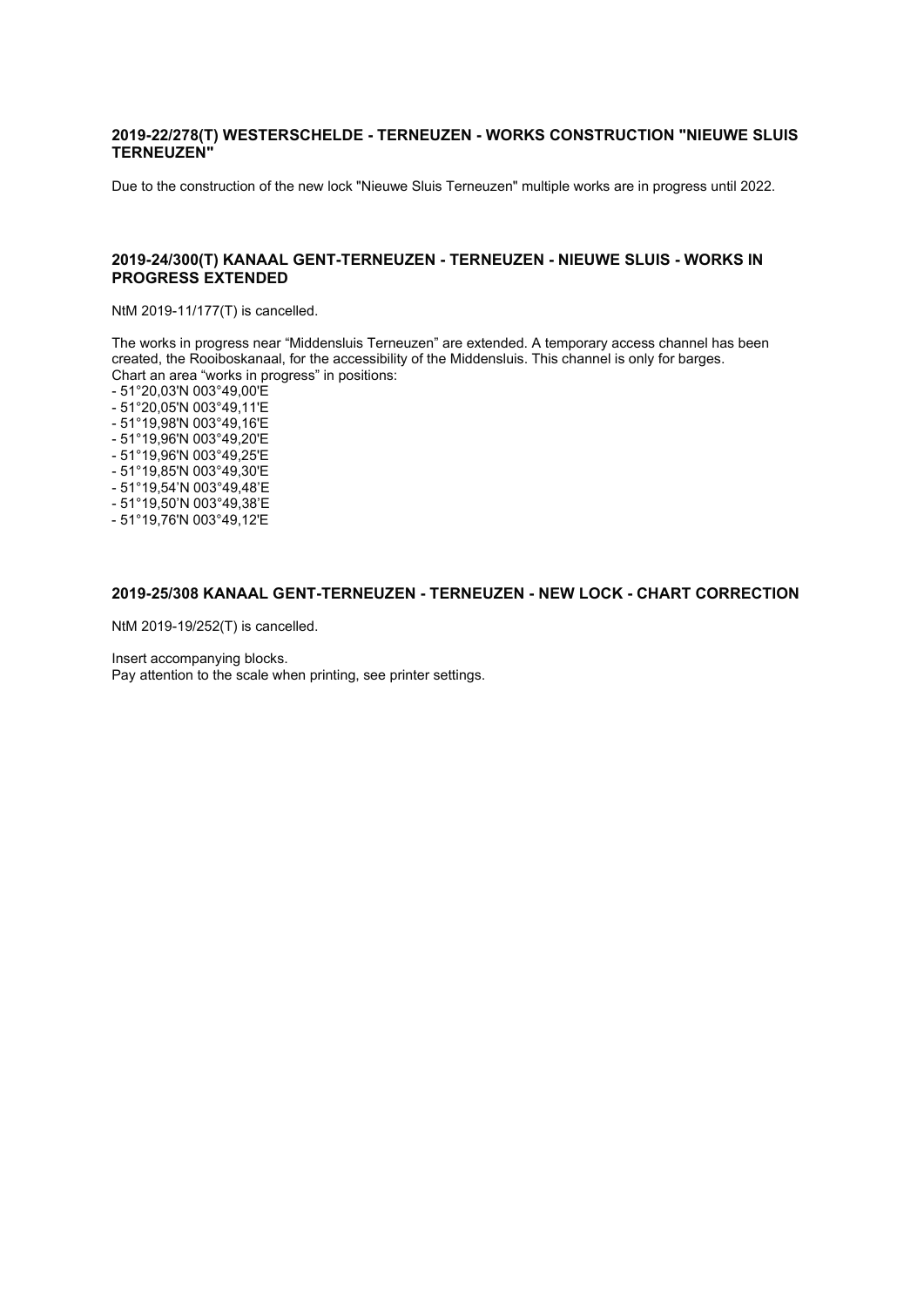# **2020-02/085 KANAAL GENT-TERNEUZEN - MOERVAART - WORKS IN PROGRESS CANCELLED**

NtM 2018-08/106(T) is cancelled.

# **2020-02/086 KANAAL GENT-TERNEUZEN - MOERVAART - WORKS IN PROGRESS CANCELLED**

NtM 2019-09/142(T) is cancelled.

# **2020-04/117(T) WESTERSCHELDE - HONTE - PAS VAN TERNEUZEN - INSTRUMENTS**

Insert following instruments: MP2 51°26,78'N 003°39,79'E - unmarked MP3 51°24,51'N 003°42,38'E - marked with yellow conical buoy with rare MP4 51°20,67'N 003°48,73'E - unmarked

The duration of the measurement is approximately 1 month, the measurement frames are expected to be picked up again in week 10.

# **2020-06/133 KANAAL GENT-TERNEUZEN - TERNEUZEN - DELETE WORKS IN PROGRESS**

NtM 2019-24/300(T) is cancelled.

# **2020-09/173(T) KANAAL GENT-TERNEUZEN - SAS VAN GENT - WORKS IN PROGRESS**

There are works in progress at the Westkade Sas van Gent near the company "Rosier". The works will last until 30 January 2021, longer or shorter in duration depending on the progress of the works. The shipping is asked to pass the works with necessary caution to avoid making waves.

# **2020-10/182 KANAAL GENT-TERNEUZEN - ZELZATE - WORKS ARCELOR MITTAL CANCELLED**

NtM 2019-08/126(T) is cancelled.

#### *2020*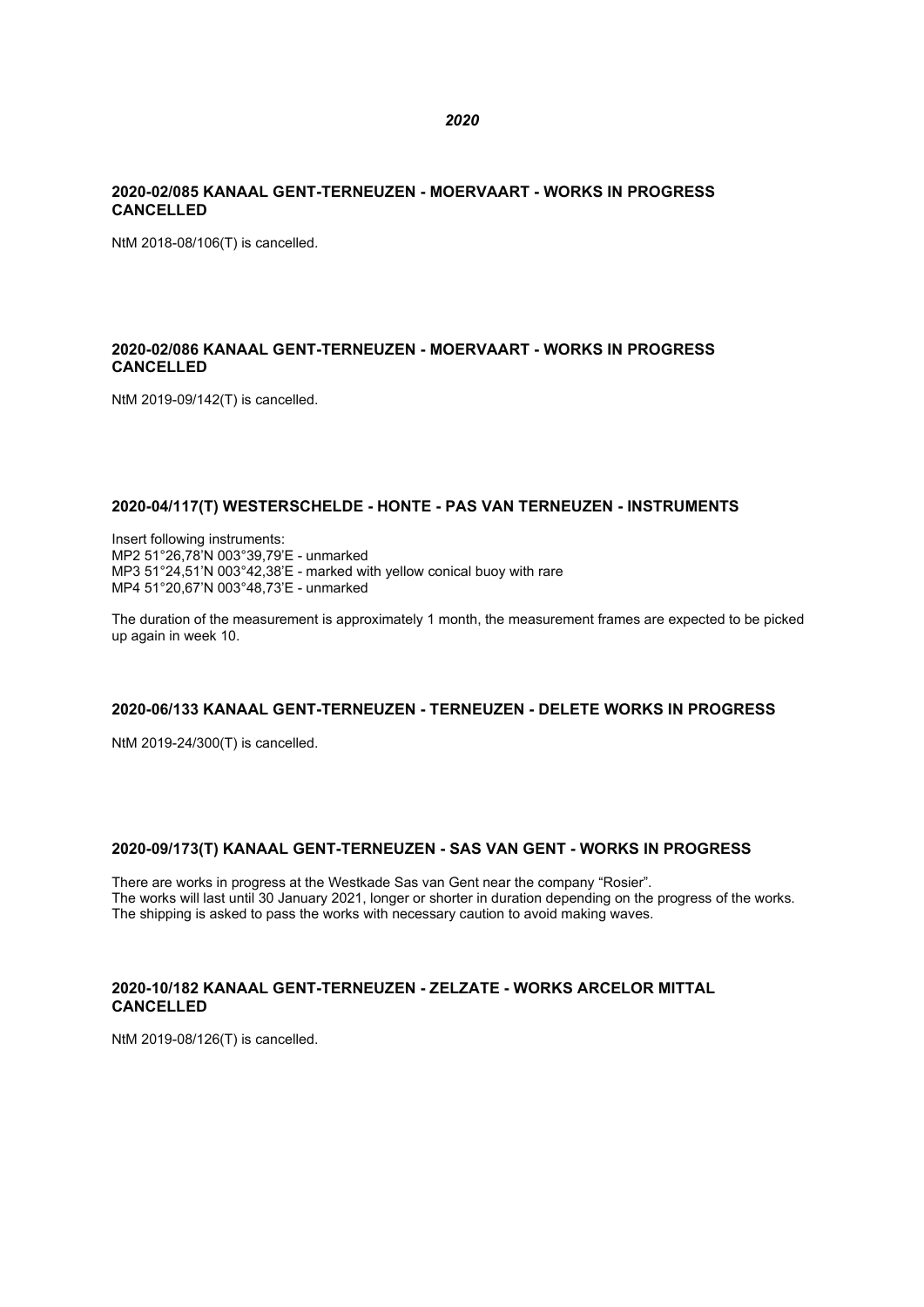# **2020-10/202 WESTERSCHELDE - HONTE - PAS VAN TERNEUZEN - MEASUREMENTS ENDED**

NtM 2020-04/117(T) is cancelled.

#### **2020-17/269(T) KANAAL GENT-TERNEUZEN - SLUISKIL - AXELSE VLAKTEHAVEN - WORKING AREA QUAY YARA**

There is a working area in the HAS harbour (Axelse Vlaktehaven) at quay Yara from mooring post 18 up to mooring post 36 up to and including 50m from the quay. Mooring prohibition and prohibited sailing for all shipping except work and government vessels.

The works will last until 2 October 2020.

The shipping is requested to pass the works with necessary caution and avoid waves.

Further details will be announced via "Scheepvaartberichten" on Marifoonkanaal 11 and can be obtained from the Terneuzen Traffic Control Centre by telephone 088-7980501.

#### **2020-20/293 KANAAL GENT-TERNEUZEN - TERNEUZEN - WORKS NEW LOCK TERNEUZEN**

NtM 2019-22/278(T) is cancelled.

#### **2020-21/300 KANAAL GENT-TERNEUZEN - TERNEUZEN - WORKS NEW LOCK TERNEUZEN**

Due to the construction of the new lock "Nieuwe Sluis Terneuzen", multiple works will be in progress until 2022.

#### **2020-21/301 KANAAL GENT-TERNEUZEN - TERNEUZEN - WEST-BUITENHAVEN - LIGHTING MODIFIED - CORRECTION OF CHARTS AND LIST OF LIGHT**

Delete:

F.Y in position 51°20,24'N 003°48,49'E (Int. no B0249.5 - nat. no 0685.1) F.Y in position 51°20,17'N 003°48,55'E (Int. no B0249.8 - nat. no 0685.2) F.Y in position 51°20,09'N 003°48,61'E (Int. no B0250.3 - nat. no 0685.3)

Add:

F.Y in position 51°20,25'N 003°48,75'E (Int. no B0249.5 - nat. no 0685.1) F.Y in position 51°20,17'N 003°48,76'E (Int. no B0249.8 - nat. no 0685.2) F.Y in position 51°20,02'N 003°48,85'E (Int. no B0250.3 - nat. no 0685.3)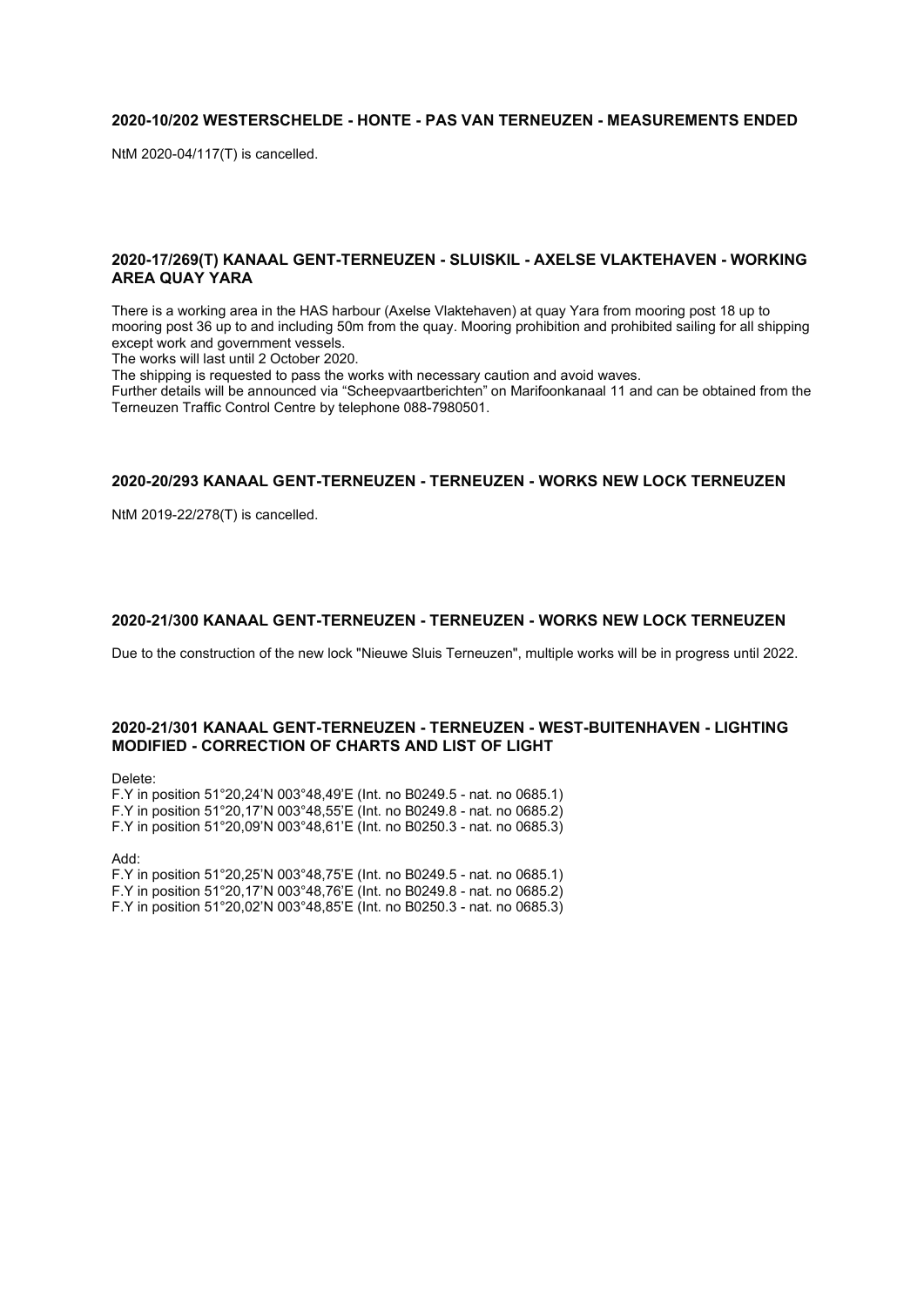#### **2020-23/310 KANAAL GENT-TERNEUZEN - VHF CHANNELS - CHART CORRECTION**

#### 105/01

Change the magenta text "VHF 78 Port Control" and "VHF 78 Havenkanaal" in position 51°06,86'N 003°43,20'E to "VHF 11 Port Control". Add the magenta text "Meldplicht binnenvaart VHF 78" in positions: 51°05,32'N 003°43,80'E 51°06,12'N 003°43,60'E Change the magenta text "VHF 11 "Havendienst Gent" + "Uitkijk Zelzate"" in position 51°06,85'N 003°43,65'E to "VHF 11: "North Sea Port"".

#### 105/02

Change the magenta text "VHF 78 Port Control" and "VHF 78 Havenkanaal" in position 51°08,17'N 003°44,90'E to "VHF 11 Port Control".

Change the magenta text "VHF 11 "Havendienst Gent" + "Uitkijk Zelzate"" in position 51°08,25'N 003°44,95'E to "VHF 11: "North Sea Port"".

#### 105/03

Change the magenta text "VHF 78 Port Control" and "VHF 78 Havenkanaal" in position 51°10,30'N 003°45,95'E to "VHF 11 Port Control".

Add the magenta text "Meldplicht binnenvaart VHF 78" in position 51°08,27'N 003°46,92'E.

Change the magenta text "VHF 11 "Havendienst Gent" + "Uitkijk Zelzate"" in position 51°10,38'N 003°45,95'E to "VHF 11: "North Sea Port"".

#### 105/04

Change the magenta text "VHF 78 Port Control" and "VHF 78 Havenkanaal" in position 51°11,28'N 003°48,74'E to "VHF 11 Port Control".

Change the magenta text "VHF 11 "Havendienst Gent" + "Uitkijk Zelzate"" in position 51°11,23'N 003°48,58 'E to "VHF 11: "North Sea Port"".

# 105/05

Change the magenta text "VHF 78 Port Control" and "VHF 78 Havenkanaal" in position 51°11,80'N 003°47,36'E to "VHF 11 Port Control".

Change the magenta text "VHF 11 "Havendienst Gent" + "Uitkijk Zelzate"" in position 51°11,71'N 003°47,45'E to "VHF 11: "North Sea Port"".

#### 105/06

Add the magenta text "VHF 11 Port Control" in position 51°13,37'N 003°49,10'E. Change the magenta text "VHF 11 "Havendienst Terneuzen"" in position 51°13,44'N 003°49,20'E to "VHF 11: "North Sea Port"".

#### 105/07

Add the magenta text "VHF 11 Port Control" in position 51°16,39'N 003°48,98'E. Change the magenta text "VHF 11 "Havendienst Terneuzen"" in position 51°16,47'N 003°49,06'E to "VHF 11: "North Sea Port"".

#### 105/08

Add the magenta text "VHF 11 Port Control" in position 51°17,78'N 003°49,52'E. Change the magenta text "VHF 11 "Havendienst Terneuzen"" in position 51°17,85'N 003°49,60'E to "VHF 11: "North Sea Port"".

#### 105/09

Add the magenta text "VHF 11 Port Control" in position 51°17,94'N 003°48,98'E. Change the magenta text "VHF 11 "Havendienst Terneuzen"" in position 51°18,00'N 003°49,07'E to "VHF 11: "North Sea Port"".

Add the magenta text "Meldplicht binnenvaart VHF 78" in position 51°19,39'N 003°49,03'E.

#### 105/10

Add the magenta text "VHF 11 Port Control" in position 51°19,66'N 003°48,37'E. Change the magenta text "VHF 11 "Havendienst Terneuzen"" in position 51°19,73'N 003°48,43'E to "VHF 11: "North Sea Port"". Add the magenta text "Meldplicht binnenvaart VHF 78" in position 51°19,66'N 003°49,20'E.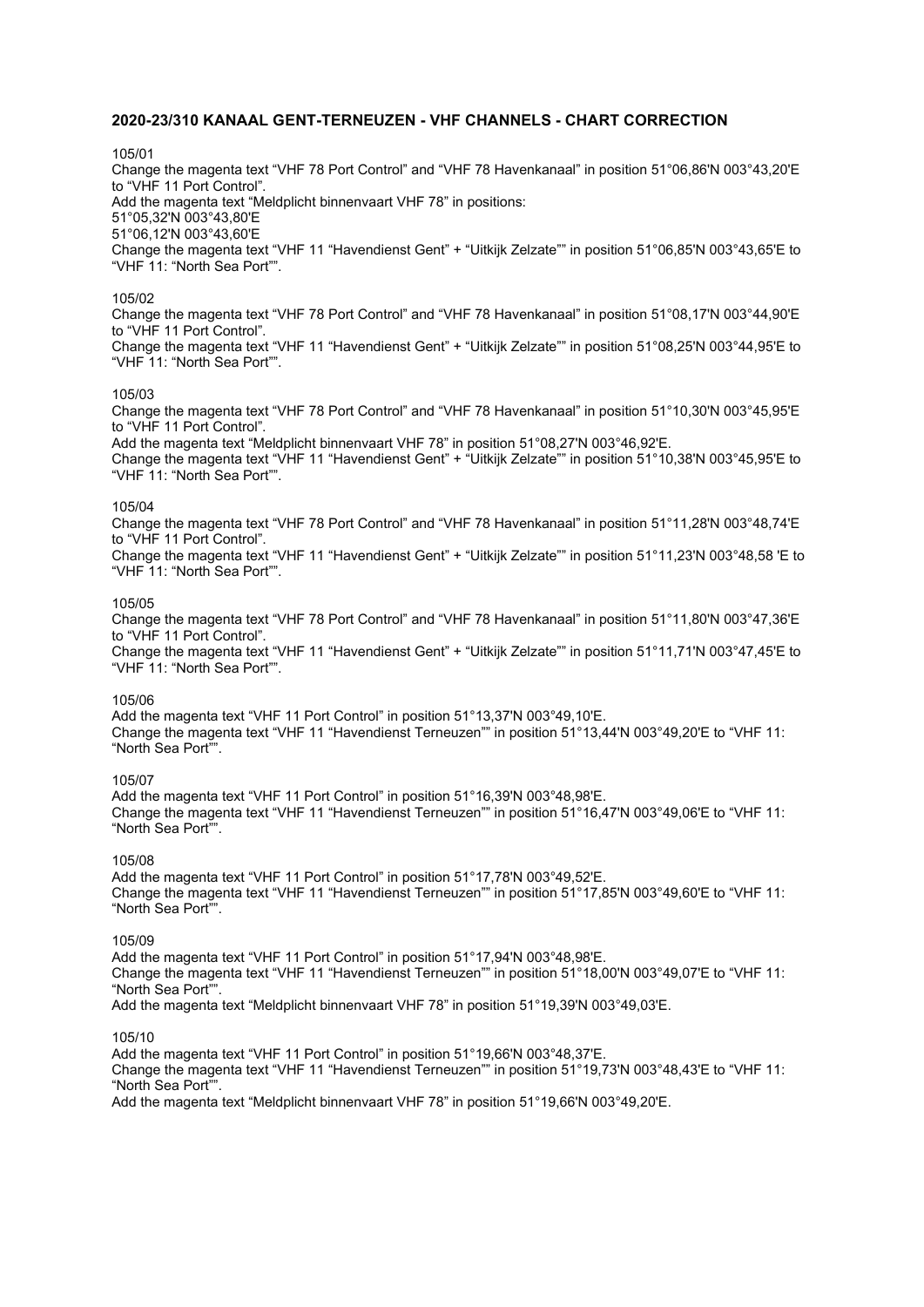# **2020-23/311 KANAAL GENT-TERNEUZEN - RIEME - ALL WEATHER TERMINAL - CHART CORRECTION**

Insert accompanying block.

Pay attention to the scale when printing, see printer settings.

#### **2020-23/314 KANAAL GENT-TERNEUZEN - TERNEUZEN - WEST-BUITENHAVEN - GOESE KADE - DELETE MOORING POSTS - CHART CORRECTION**

Delete mooring posts (INT1 F22) in following positions: 51°20,31'N 003°48,44'E 51°20,24'N 003°48,49'E 51°20,20'N 003°48,52'E 51°20,16'N 003°48,55'E 51°20,13'N 003°48,58'E 51°20,09'N 003°48,61'E 51°20,03'N 003°48,66'E 51°19,46'N 003°49,14'E 51°19,43'N 003°49,17'E

Delete berths (INT1 F19.1): "1" in position 51°19,46'N 003°49,16'E "3" in position 51°19,43'N 003°49,18'E

## **2020-23/317(T) KANAAL GENT-TERNEUZEN - TERNEUZEN - GOESE KADE - DELETE DESIGNATION OF BERTHS**

105/09

Delete berths (INT1 F19.1): "5" in position 51°19,39'N 003°49,18'E "7" in position 51°19,34'N 003°49,22'E "9" in position 51°19,30'N 003°49,25'E "11" in position 51°19,26'N 003°49,28'E

105/10 Delete berths (INT1 F19.1): "5" in position 51°19,40'N 003°49,21'E "7" in position 51°19,34'N 003°49,25'E "9" in position 51°19,31'N 003°49,28'E

# **2020-24/322 KANAAL GENT-TERNEUZEN - RIEME - ALL WEATHER TERMINAL - CHART CORRECTION**

Delete the symbol for boat harbour in position 51°10,85'N 003°48,16'E.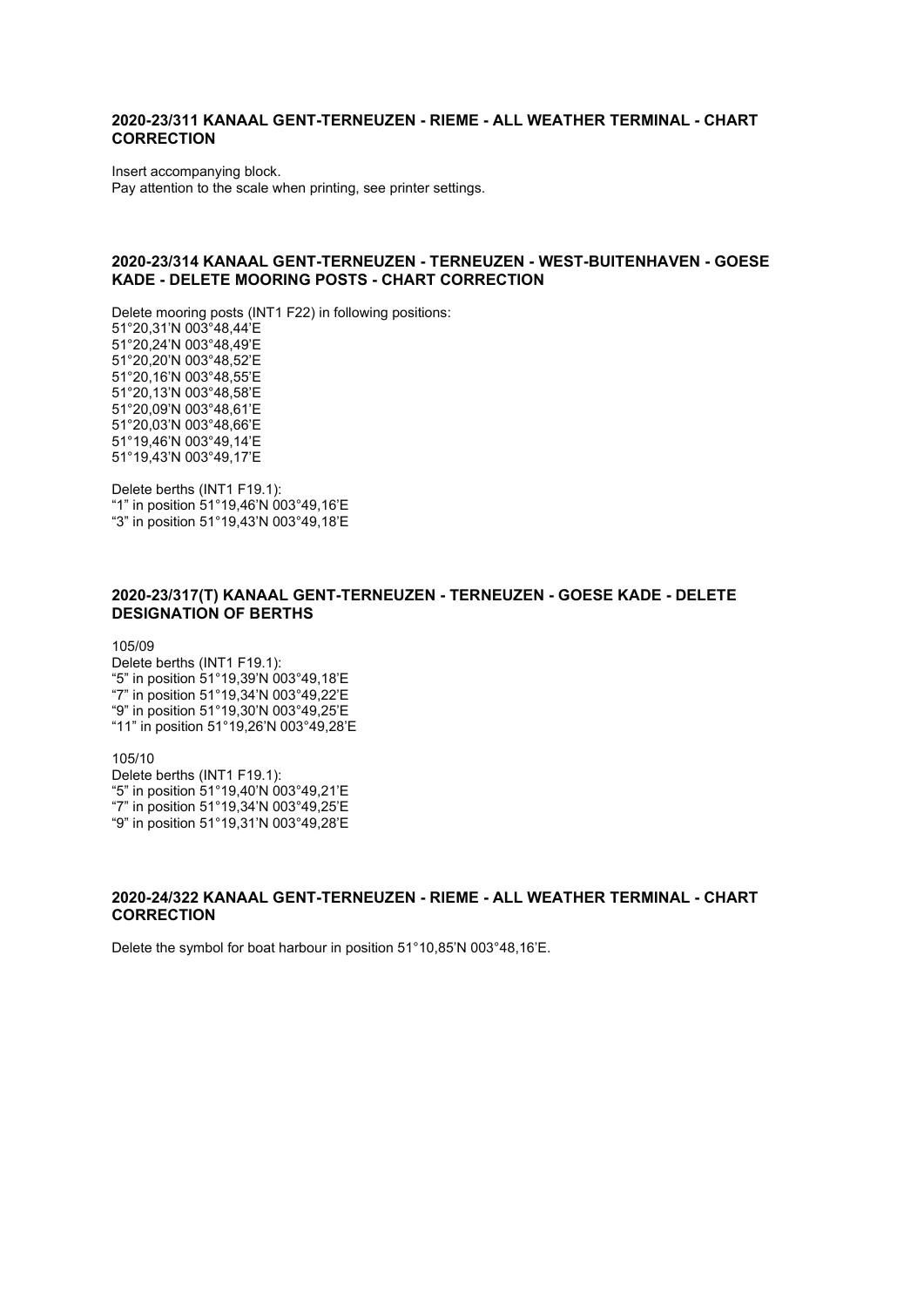# **2020-26/338 KANAAL GENT-TERNEUZEN - VHF CHANNELS - CHART CORRECTION**

#### 105/01

- At the height of position 51°06,86'N 003°43,20'E:
- delete the magenta text "VHF 11 Port Control";
- insert the magenta text "(VHF 78 Port Control)" and "(VHF 78 Havenkanaal)".
- At the height of positions 51°05,32'N 003°43,80'E and 51°06,12'N 003°43,60'E:
- delete the magenta text "Meldplicht binnenvaart VHF 78".
- At the height of position 51°06,85'N 003°43,65'E:
- replace the magenta text "VHF 11: "North Sea Port" by "VHF 11 "Havendienst Gent" + "Uitkijk Zelzate".

#### 105/02

- At the height of position 51°08,17'N 003°44,90'E:
- delete the magenta text "VHF 11 Port Control";
- insert the magenta text "(VHF 78 Port Control)" and "(VHF 78 Havenkanaal)".
- At the height of position 51°08,25'N 003°44,95'E:
- replace the magenta text "VHF 11: "North Sea Port" by "VHF 11 "Havendienst Gent" + "Uitkijk Zelzate".

#### 105/03

- At the height of position 51°10,30'N 003°45,95'E:
- delete the magenta text "VHF 11 Port Control";
- insert the magenta text "(VHF 78 Port Control)" and "(VHF 78 Havenkanaal)".
- At the height of position 51°08,27'N 003°46,92'E:
- delete the magenta text "Meldplicht binnenvaart VHF 78".
- At the height of position 51°10,38'N 003°45,95'E:
- replace the magenta text "VHF 11: "North Sea Port" by "VHF 11 "Havendienst Gent" + "Uitkijk Zelzate".

#### 105/04

- At the height of position 51°11,28'N 003°48,74'E:
- delete the magenta text "VHF 11 Port Control";
- insert the magenta text "(VHF 78 Port Control)" and "(VHF 78 Havenkanaal)".
- At the height of position 51°11,23'N 003°48,58 'E:
- replace the magenta text "VHF 11: "North Sea Port" by "VHF 11 "Havendienst Gent" + "Uitkijk Zelzate".

#### 105/05

- At the height of position 51°11,80'N 003°47,36'E:
- delete the magenta text "VHF 11 Port Control";
- insert the magenta text "(VHF 78 Port Control)" and "(VHF 78 Havenkanaal)".
- At the height of position 51°11,71'N 003°47,45'E:
- replace the magenta text "VHF 11: "North Sea Port" by "VHF 11 "Havendienst Gent" + "Uitkijk Zelzate".

#### 105/06

- At the height of position 51°13,37'N 003°49,10'E:
- delete the magenta text "VHF 11 Port Control";
- insert the magenta text "(VHF 78 Port Control)" and "(VHF 78 Havenkanaal)".
- At the height of position 51°13,44'N 003°49,20'E:
- replace the magenta text "VHF 11: "North Sea Port" by "Havendienst Terneuzen".

#### 105/07

At the height of position 51°16,39'N 003°48,98'E:

- delete the magenta text "VHF 11 Port Control";
- insert the magenta text "(VHF 78 Port Control)" and "(VHF 78 Havenkanaal)".
- At the height of position 51°16,47'N 003°49,06'E:
- replace the magenta text "VHF 11: "North Sea Port" by "Havendienst Terneuzen".

#### 105/08

At the height of position 51°17,78'N 003°49,52'E:

- delete the magenta text "VHF 11 Port Control";
- insert the magenta text "(VHF 78 Port Control)" and "(VHF 78 Havenkanaal)".
- At the height of position 51°17,85'N 003°49,60'E:
	- replace the magenta text "VHF 11: "North Sea Port" by "Havendienst Terneuzen".

#### 105/09

At the height of position 51°17,94'N 003°48,98'E:

- delete the magenta text "VHF 11 Port Control";
- insert the magenta text "(VHF 78 Port Control)" and "(VHF 78 Havenkanaal)".

At the height of position 51°18,00'N 003°49,07'E: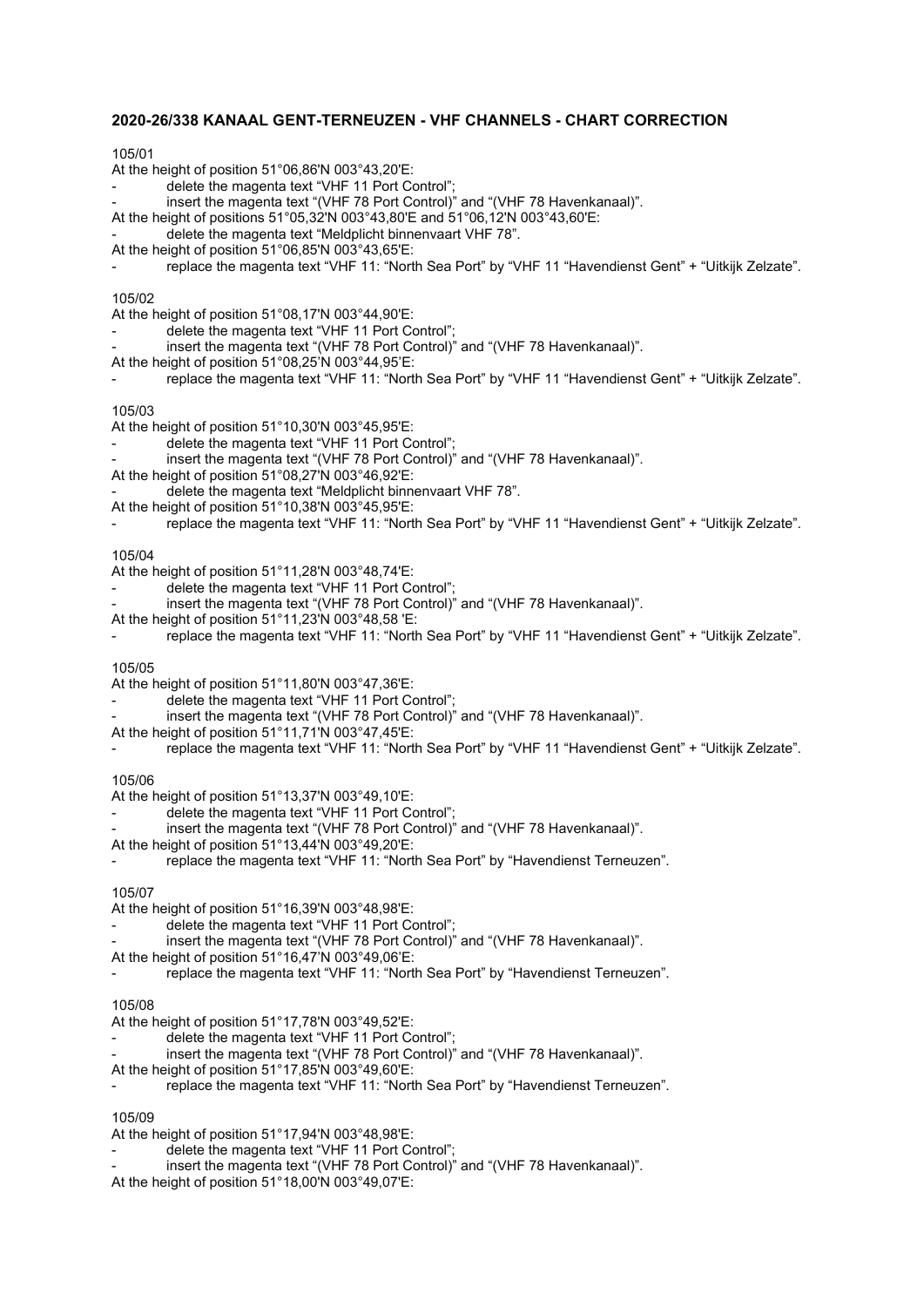replace the magenta text "VHF 11: "North Sea Port" by "Havendienst Terneuzen".

- At the height of position 51°19,39'N 003°49,03'E:
- delete the magenta text "Meldplicht binnenvaart VHF 78".

# 105/10

At the height of position 51°19,66'N 003°48,37'E:

- delete the magenta text "VHF 11 Port Control";
- insert the magenta text "(VHF 78 Port Control)" and "(VHF 78 Havenkanaal)".
- At the height of position 51°19,73'N 003°48,43'E:
- replace the magenta text "VHF 11: "North Sea Port" by "Havendienst Terneuzen".

At the height of position 51°19,66'N 003°49,20'E:

delete the magenta text "Meldplicht binnenvaart VHF 78".

# **2020-26/339(T) KANAAL GENT-TERNEUZEN - REPORTING COMPULSORY INLAND SHIPPING**

Inland vessels must report to the Harbourmaster's office on VHF 78 (call sign North Sea Port) when entering the port of North Sea Port; in the Terneuzen lock complex, in the Ringvaart at the Spoorwegbrug or when passing the Meulestedebrug.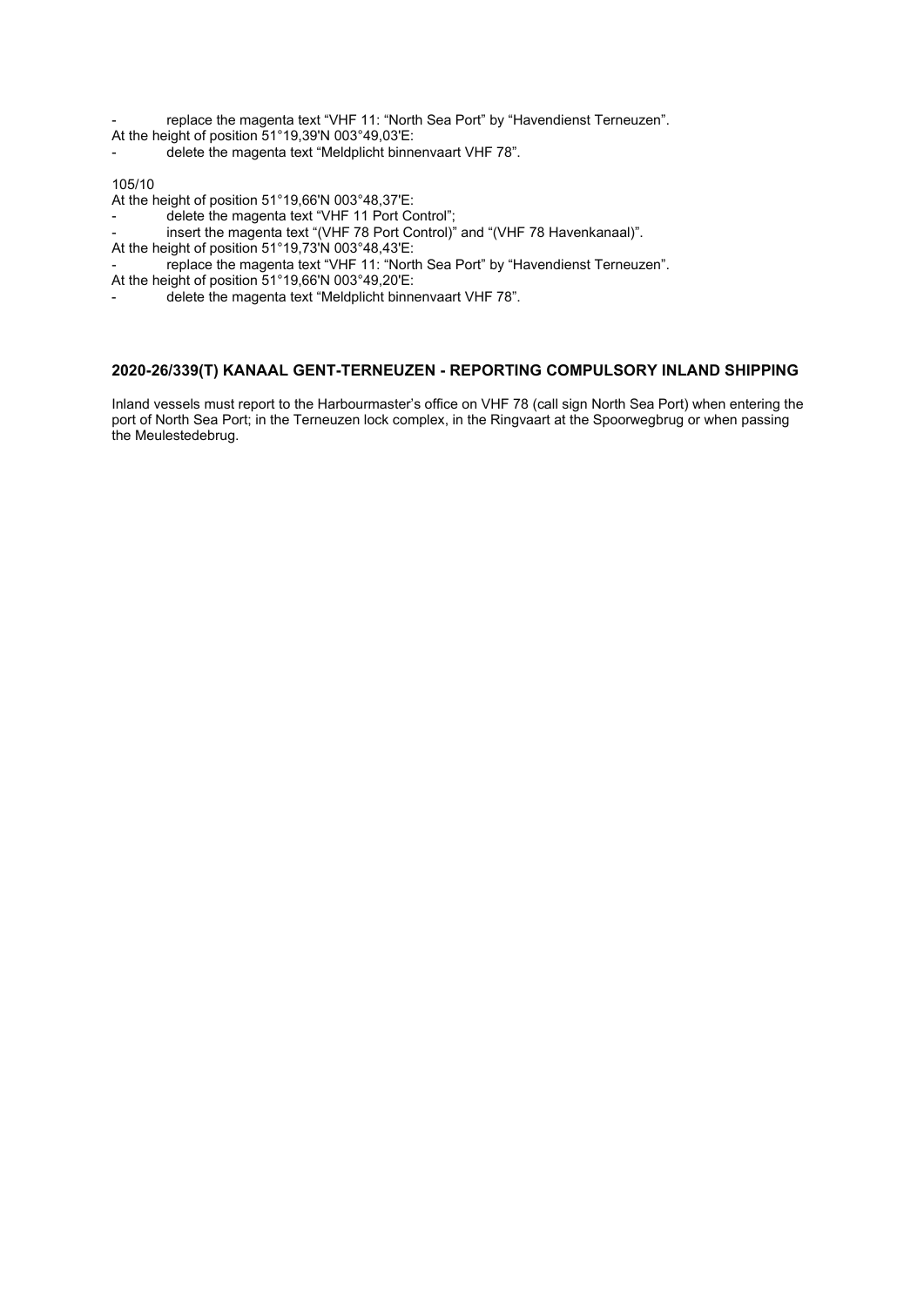#### **2021-02/093 KANAAL GENT-TERNEUZEN - SLUISKIL - WORKS QUAY YARA CANCELLED**

NtM 2020-17/269(T) is cancelled.

# **2021-03/098(T) KANAAL GENT-TERNEUZEN - MOERVAART - TEMPORARY DAM WALL**

There is a limited mooring area of 16 m in the Moervaart at quays 4580-4590 from mooring posts 64 to 74.

At the height of the outflow construction at the Rodenhuizekaai, a temporary dam wall with berm has been placed at 4m from the quay.

There is an area with works in progress in the following positions: 51°08,38'N 003°46,70'E 51°08,39'N 003°46,70'E 51°08,37'N 003°46,76'E 51°08,37'N 003°46,75'E

# **2021-06/128 KANAAL GENT-TERNEUZEN - MOERVAART - SEA SHIPPING CONDITIONS**

The following conditions for sea shipping are applicable in the Moervaart.

Maximum dimensions: LOA: 120 m BOA: 16 m Draft: 56 dm

Use of light tugs, use of pilot advice.

On the advice of pilot and depending on the prevailing meteorological conditions, it is allowed to deviate from Article 3.3.3.5.e of the General Police Regulation of the Port of Ghent (2016), with regard to the direction of navigation in function of the draft.

#### **2021-06/136(T) WESTERSCHELDE - TERNEUZEN-HANSWEERT - WORKS IN PROGRESS - BUOY 25B MOVED**

Due to works, buoy 25b will be temporarily moved to position 51°20,73'N 003°48,30'E. The works will last until 7 June 2021.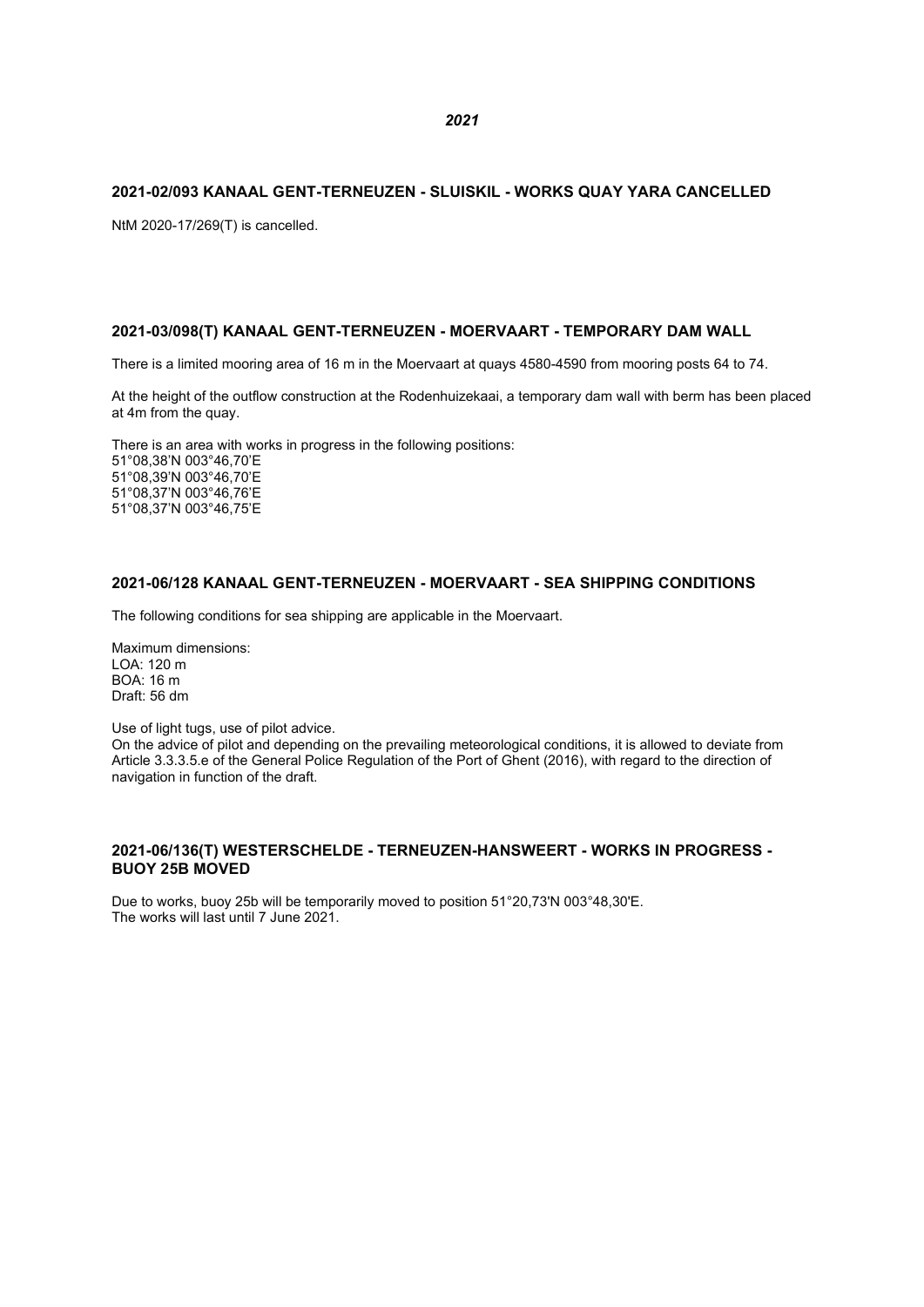# **2021-07/146(T) WESTERSCHELDE - TERNEUZEN - WORKING ACTIVITIES WEST-BUITENHAVEN**

Temporary delete: Harbour light F.G in position 51°20,60'N 003°48,58'E (LL 0684 - B0248).

Add:

Pole with light "F.G" in position 51°20,64'N 003°48,60'E. North cardinale buoy in position 51°20,70'N 003°48,45'E with light character "VQ".

There is a forbidden sailing area on the westside of the West-Buitenhaven.

# **2021-10/182 KANAAL GENT-TERNEUZEN - SAS VAN GENT - WORKING ACTIVITIES CANCELLED**

NtM 2020-09/173(T) is cancelled.

# **2021-15/206(T) KANAAL GENT-TERNEUZEN - DREDGING WORKS**

For approximately 6 weeks, maintenance dredging will be carried out in the following areas:

Dredging zones (by a crane on pontoon):

- Moervaart: 02/08-03/08
- Rieme: week 31-32
- crossing of the Kanaal Gent-Terneuzen with the Ringvaart: week 33-37

Sweep zones (by a plough):

- fairway Zelzatetunnel – Kuhlmankaai: week 32-33

- turning basin Sifferdok: week 32-33

# **2021-16/213 WESTERSCHELDE - TERNEUZEN-HANSWEERT - WORKS IN PROGRESS - BUOY 25B MOVED - CANCELLED**

NtM 2021-06/136(T) is cancelled.

# **2021-17/215(T) KANAAL GENT-TERNEUZEN - MERCATORDOK-KLUIZENDOK - WORK IN PROGRESS SHORE LANGERBRUGGEKAAI**

From 30 August 2021 to 25 May 2022, restoration work will be carried out on the shore of the Langerbruggekaai near the jetty of Sadaci.

The working area is up to 30 meters from the quay and is marked by signs. Shipping must pass the work carefully.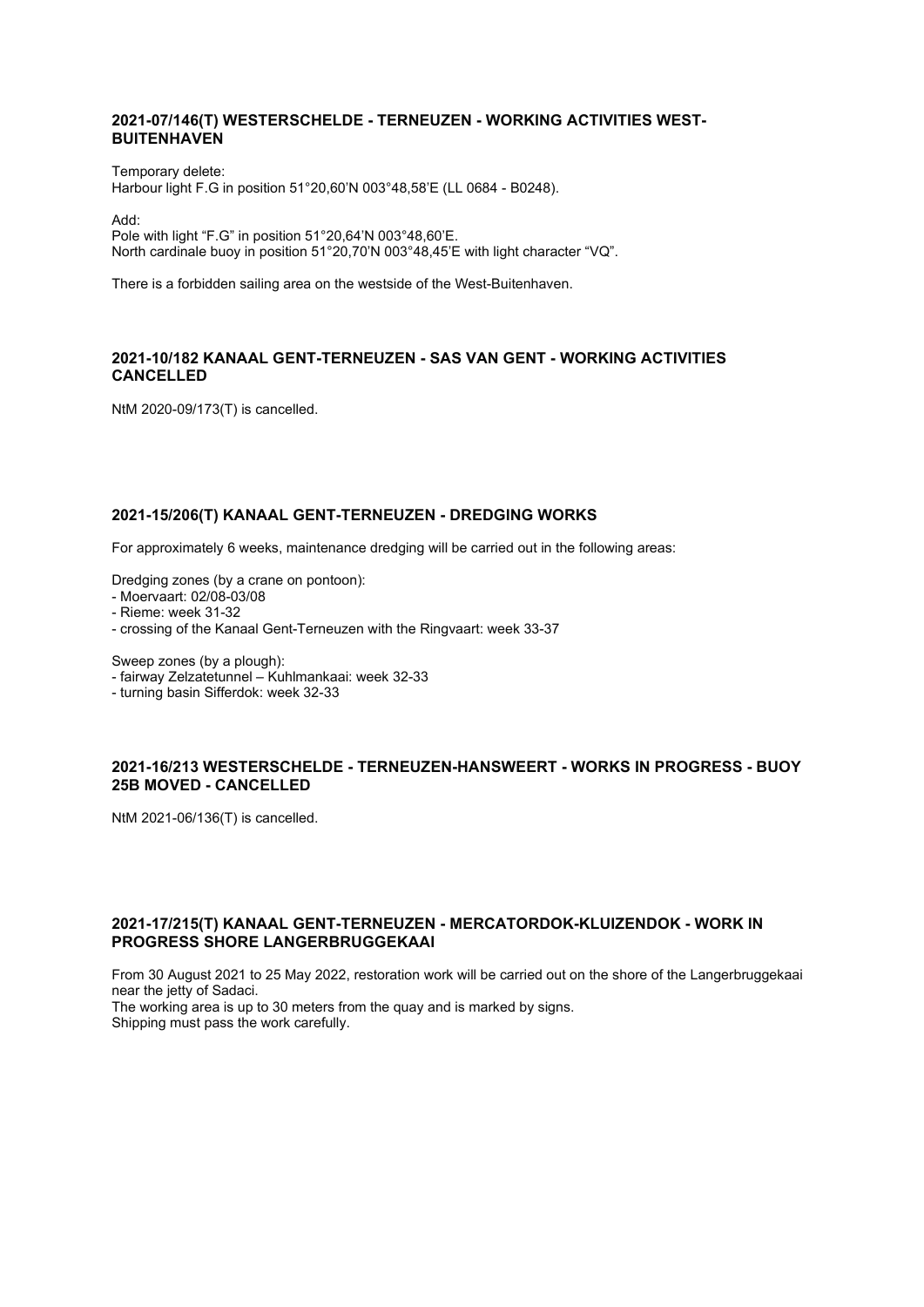# **2021-19/234 WESTERSCHELDE - TERNEUZEN-HANSWEERT - BUOY AND LIGHT**

NtM 2021-07/146(T) is cancelled.

Delete:

- Pole with light "F.G" in position 51°20,64'N 003°48,60'E

- North cardinal buoy in position 51°20,70'N 003°48,45'E

Insert:

- Light "F.G" (LL 0684 - B0248) in position 51°20,61'N 003°48,47'E

#### **2021-22/260 KANAAL GENT-TERNEUZEN - TERNEUZEN - BUOYS**

Delete:

- Buoy RB 1 in position 51°19,98'N 003°49,07'E
- Buoy RB 2 in position 51°20,00'N 003°49,10'E
- Buoy RB 4 in position 51°19,97'N 003°49,15'E
- Buoy RB 6 in position 51°19,93'N 003°49,21'E

# **2021-26/279 KANAAL GENT-TERNEUZEN - DREDGING WORKS**

NtM 2021-15/206(T) is cancelled.

# **2021-26/280 KANAAL GENT-TERNEUZEN - ZELZATE - ALL WEATHER TERMINAL**

Insert accompanying block. Pay attention to the scale when printing, see printer settings.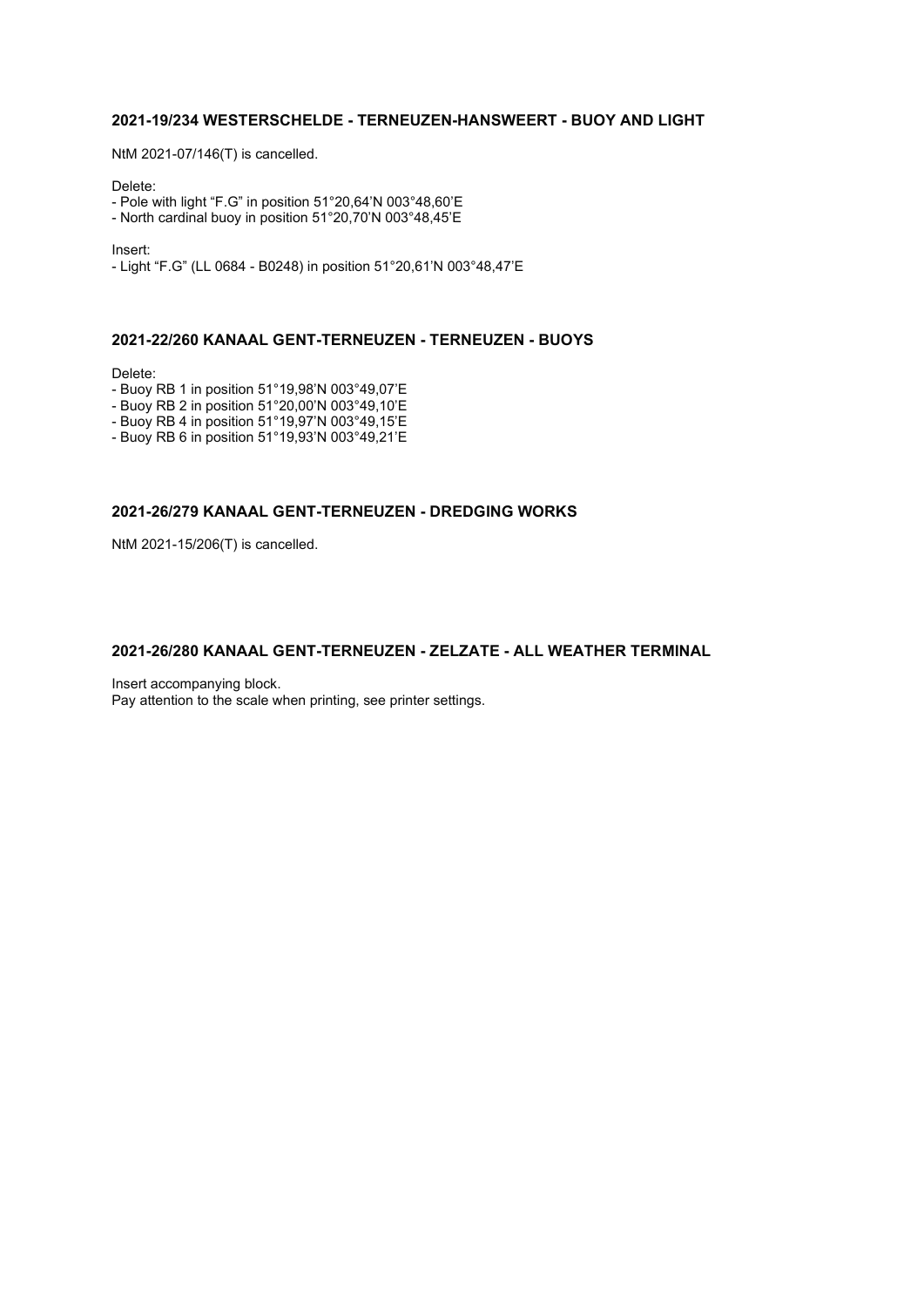#### **2022-02/088(T) KANAAL GENT-TERNEUZEN - MOERVAART - TEMPORARY DAM WALL**

NtM 2021-03/098(T) is cancelled.

There is an area with works in progress in the following positions: 51°08,38'N 003°46,70'E 51°08,39'N 003°46,70'E 51°08,37'N 003°46,76'E 51°08,37'N 003°46,75'E

# **2022-04/113 KANAAL GENT-TERNEUZEN - LIGHTS**

#### 105/06

Change:

- Iso.8s into Iso.4s at light (LL nat. no. 1319.1) in position 51°14,46'N 003°48,85'E

- Iso.8s into Iso.4s at light (LL nat. no. 1322) in position 51°13,47'N 003°48,26'E

- Iso.8s into Iso.4s at light (LL nat. no. 1319.3) in position 51°13,43'N 003°48,44'E

105/07

Change:

- Iso.8s into Iso.4s at light (LL nat. no. 1310) in position 51°15,63'N 003°49,83'E

- Iso.8s into Iso.4s at light (LL nat. no. 1310.1) in position 51°15,60'N 003°49,98'E

- Iso.8s into Iso.4s at light (LL int. no. B0252.594 - nat. no. 1308.1) in position 51°16,20'N 003°50,42'E

#### 105/07, 105/08

Change:

- Iso.8s into Iso.4s at light (LL int. no. B0252.592 - nat. no. 1308) in position 51°16,22'N 003°50,28'E

105/08

Change:

- Iso.8s into Iso.4s at light (LL int. no. B0252.577 - nat. no. 1307.2) in position 51°16,94'N 003°50,30'E - Iso.8s into Iso.4s at light (LL int. no. B0252.578 - nat. no. 1307.3) in position 51°16,97'N 003°50,46'E

105/08, 105/09

Change:

- Iso.8s into Iso.4s at light (LL nat. no. 1305.2) in position 51°17,93'N 003°49,96'E

105/09

Change:

- Iso.8s into Iso.4s at light (LL nat. no. 1305.3) in position 51°17,95'N 003°50,10'E

#### **2022-05/120 KANAAL GENT-TERNEUZEN - SAS VAN GENT - LIGHT**

Change:

- Iso.8s into Iso.4s at light (LL int. no. B0252.628 - nat. no. 1319) in position 51°14,51'N 003°48,73'E